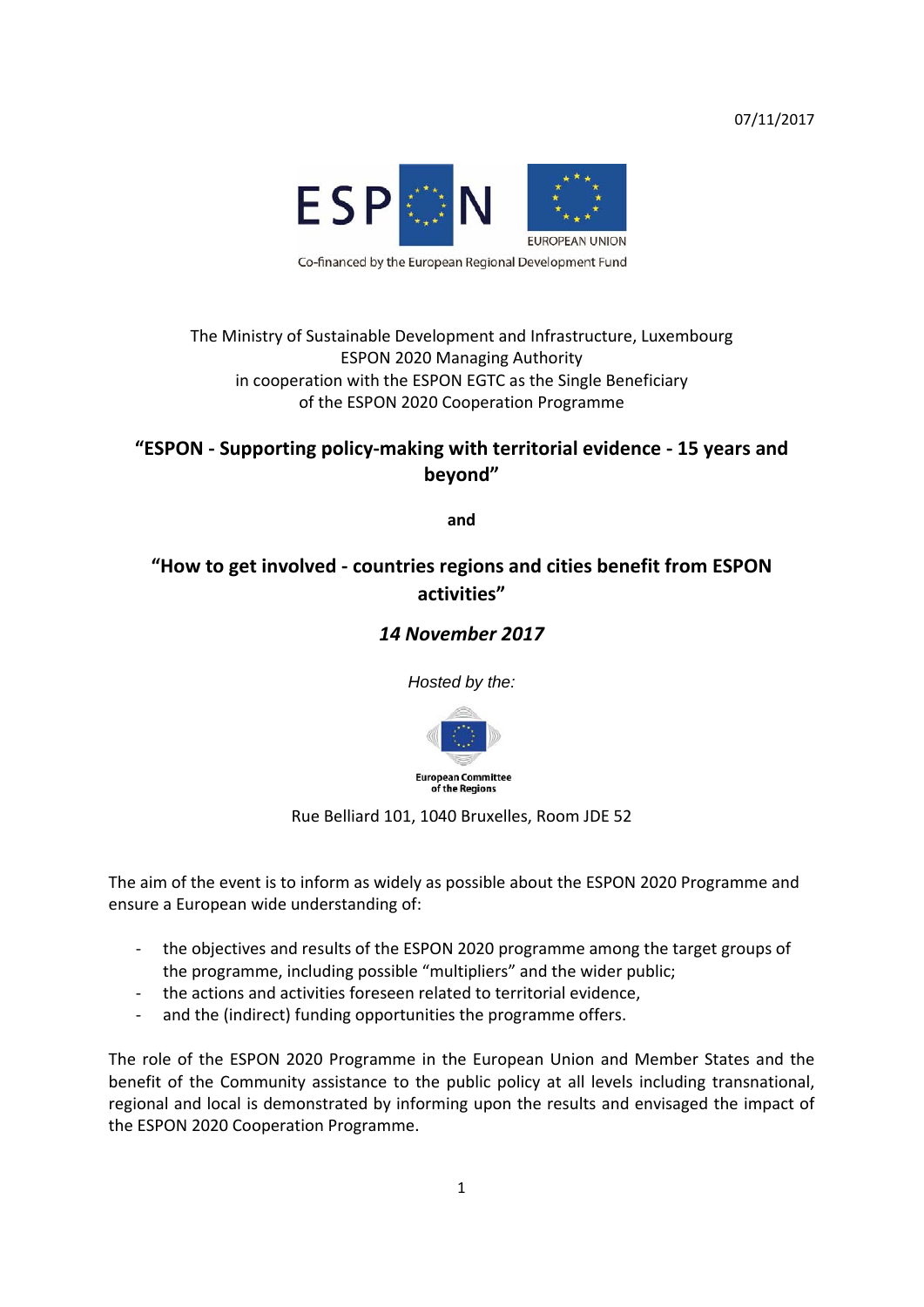#### **For whom is the conference organised?**

The event addresses organisations and representative of local, regional and national authorities, as well as authorities implementing ESIF programmes and organisations promoting different regional/urban interests at EU level and national, regional and local stakeholders engaged in policy-making on territorial development. The conference also addresses universities and research institutes as key actors for the development of the knowledge base at the core of the ESPON Programme.

#### **Which results do we expect?**

The conference shall enlarge ESPON audience and reach stakeholders so far not yet aware of the potentialities of the ESPON Programme and the usefulness of its results. The event should increase the understanding of the concrete needs of the target groups of the ESPON Programme and the understanding of how the programme can be further improved and developed to serve them.

The invited speakers will share their experience with the ESPON Programme and will explain how and why their involvement with ESPON started and how the cooperation evolved. Of particular interest is the dialogue on the objectives, the use of the outputs and finally on the results achieved so far and to be achieved in the future.

The conclusive panel discussion will focus on the additional contributions that ESPON can bring to the policy makers at all administrative level and open a discussion on what ESPON can and should do differently in future and what ESPON can envisage and be asked to do that it is not doing now.

The afternoon workshop organized by ESPON EGTC promotes and encourages potential stakeholders to apply for ESPON targeted analyses to support their policy-making processes. Targeted Analyses are powerful means to transfer ESPON knowledge, share experience and facilitate the use of European territorial evidence rooted in real place‐based policy development processes. ESPON Targeted analyses are demand‐driven and tailor‐made research activities that since 2007 have provided support at all stages of policy development to a wide range of stakeholders representing their cities, regions, national governments, EU funded programmes etc.

The outcome of the discussions shall be used towards media and feed the reflections of the Monitoring Committee on the future of ESPON as well as support the ongoing evaluation of the ESPON Programme.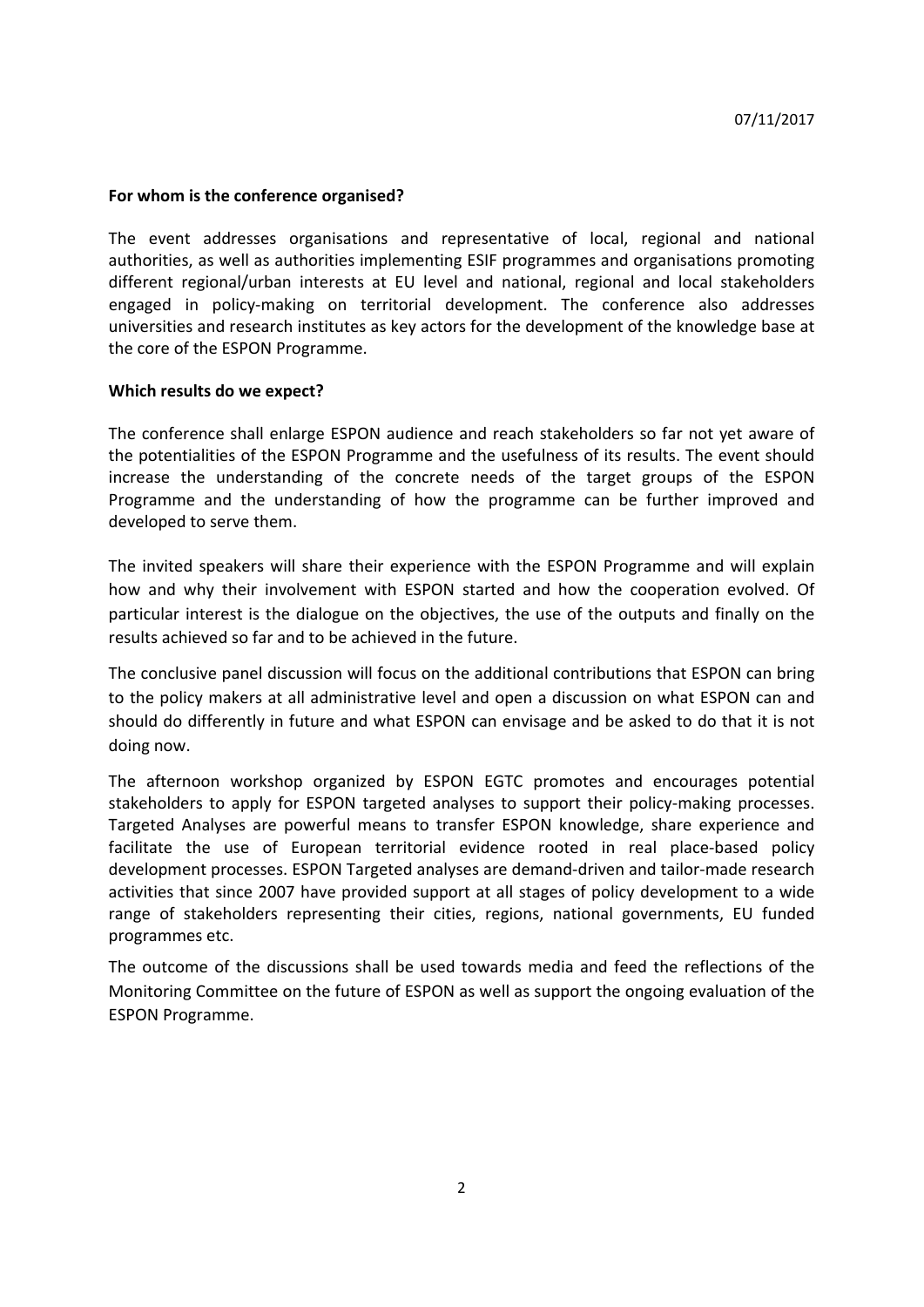### **Programme and Timing on 14 November 2017**

# **"ESPON ‐ Supporting policy‐making with territorial evidence – 15 years and beyond"**

| 8h45-9h15      | Welcome coffee and registration                                                                                                                                                                                                                                                                                                                                                                                                                                                                                                                                                                                                        |
|----------------|----------------------------------------------------------------------------------------------------------------------------------------------------------------------------------------------------------------------------------------------------------------------------------------------------------------------------------------------------------------------------------------------------------------------------------------------------------------------------------------------------------------------------------------------------------------------------------------------------------------------------------------|
| $9h15 - 9h45$  | <b>Welcome and opening</b>                                                                                                                                                                                                                                                                                                                                                                                                                                                                                                                                                                                                             |
|                | Set up: Karen Coleman                                                                                                                                                                                                                                                                                                                                                                                                                                                                                                                                                                                                                  |
|                | <b>Welcome statements</b><br>Karl-Heinz Lambertz, President of Committee of the Regions<br>Camille Gira, Secretary of State, Luxembourg, Head of ESPON<br>$\bullet$<br><b>Managing Authority</b>                                                                                                                                                                                                                                                                                                                                                                                                                                       |
| $9h45 - 11h00$ |                                                                                                                                                                                                                                                                                                                                                                                                                                                                                                                                                                                                                                        |
|                | <b>ESPON in support of Territorial Development -</b><br>cases of evidence and witness                                                                                                                                                                                                                                                                                                                                                                                                                                                                                                                                                  |
|                | <b>Moderator:</b><br>Karen Coleman                                                                                                                                                                                                                                                                                                                                                                                                                                                                                                                                                                                                     |
|                | Introduction - ESPON Activities in support of Territorial Development<br>Ilona Raugze, ESPON EGTC                                                                                                                                                                                                                                                                                                                                                                                                                                                                                                                                      |
|                | Two implemented/ongoing activities will be used as show-cases to provide<br>examples of how ESPON can support Territorial Development in concrete<br>terms. Stakeholders will be asked to explain how and why they decided to<br>ask support to ESPON and how the received inputs were concretely used<br>and fed (or are going to feed) the policy process in which they are involved.                                                                                                                                                                                                                                                |
|                | <b>Territorial Impact Assessment</b><br>ESPON has long been engaged in laying the foundation for simple and<br>feasible insight and tools but also model based Territorial Impact<br>Assessment (TIA) methodologies for policies already within the ESPON<br>2006 programme. The ESPON 2013 built on this experiences and the<br>ESPON approach of bringing the scientific and policymaking community<br>together in the research and development process on TIA and its benefits.<br>The ESPON Assessment of Regional and Territorial Sensitivity (ARTS)<br>project has produced a quick and effective tool to deliver TIA called the |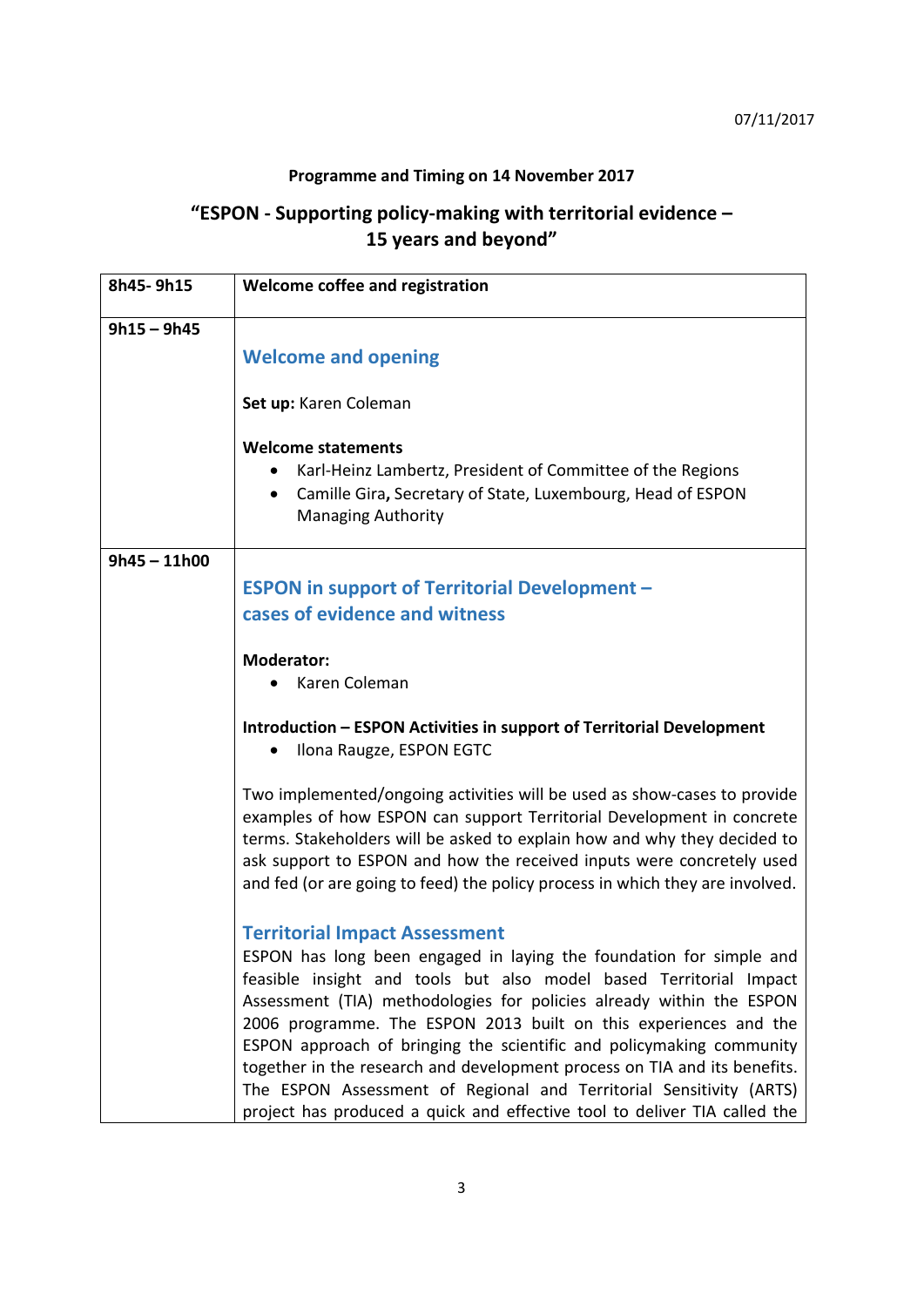|                 | 'TIA Quickscan'. In addition, ESPON has also financed a stakeholder driven                                                                             |
|-----------------|--------------------------------------------------------------------------------------------------------------------------------------------------------|
|                 | targeted analysis (ESPON and TIA $-$ EATIA) together with 3 national                                                                                   |
|                 | administrations helping mainstreaming TIA processes at both Member                                                                                     |
|                 | State and regional levels.                                                                                                                             |
|                 |                                                                                                                                                        |
|                 | <b>Statements:</b>                                                                                                                                     |
|                 | Petr Osvald, Designated Chair of the CoR COTER                                                                                                         |
|                 | David Evers, Department of Spatial Planning and Quality of the<br>$\bullet$                                                                            |
|                 | Local Environment, PBL Netherlands Environmental Assessment                                                                                            |
|                 | Agency, Netherlands                                                                                                                                    |
|                 | Bernd Schuh, OIR Austria                                                                                                                               |
|                 | <b>Cross-Border Areas</b>                                                                                                                              |
|                 |                                                                                                                                                        |
|                 | As in the case of TIA, ESPON has been long involved in supporting cross-<br>border analysis and strategies. In the first programming period the accent |
|                 | was on governance issues and on the impact of Structural Funds. A greater                                                                              |
|                 | focus on cross-border issues was achieved with the Targeted Analysis                                                                                   |
|                 | implemented under the ESPON 2013 Programme, in particular                                                                                              |
|                 | Metroborder, LP3LP and Ulysses implemented in cooperation with AEBR                                                                                    |
|                 | and involving 13 cross-border areas. These positive experiences have also                                                                              |
|                 | contributed to a stronger attention on the development potential of cross-                                                                             |
|                 | border areas at all levels.                                                                                                                            |
|                 |                                                                                                                                                        |
|                 | <b>Statements:</b>                                                                                                                                     |
|                 | Martin Guillermo-Ramirez, AEBR<br>$\bullet$                                                                                                            |
|                 | Silvia Jost, Swiss Federal Office for Spatial Development (ARE)<br>$\bullet$                                                                           |
|                 | Efren Feliu, Technalia<br>$\bullet$                                                                                                                    |
|                 |                                                                                                                                                        |
| 11h00 11h30     | <b>Coffee-break</b>                                                                                                                                    |
|                 |                                                                                                                                                        |
| $11h30 - 12h30$ |                                                                                                                                                        |
|                 | From the past to the future contribution of ESPON to policy                                                                                            |
|                 | making - Panel discussion                                                                                                                              |
|                 |                                                                                                                                                        |
|                 | The panel discussion shall focus on the objectives and role that ESPON has                                                                             |
|                 | played in the past and could in the post-2020 framework. Synergies and                                                                                 |
|                 | potential overlapping with other instruments shall be addressed (e.g.                                                                                  |
|                 | Horizon 2020; Competence Centers; etc.). The objective is to explore the                                                                               |
|                 | specialties / niches in which ESPON can bring a unique added value and                                                                                 |
|                 | make a difference. The reflection should not only focus on the policy needs                                                                            |
|                 | that can be served by ESPON (and in which way/format) but also on how to                                                                               |
|                 | attract the attention of the researchers and stimulate their interest to                                                                               |
|                 | actively participate in the ESPON programme.                                                                                                           |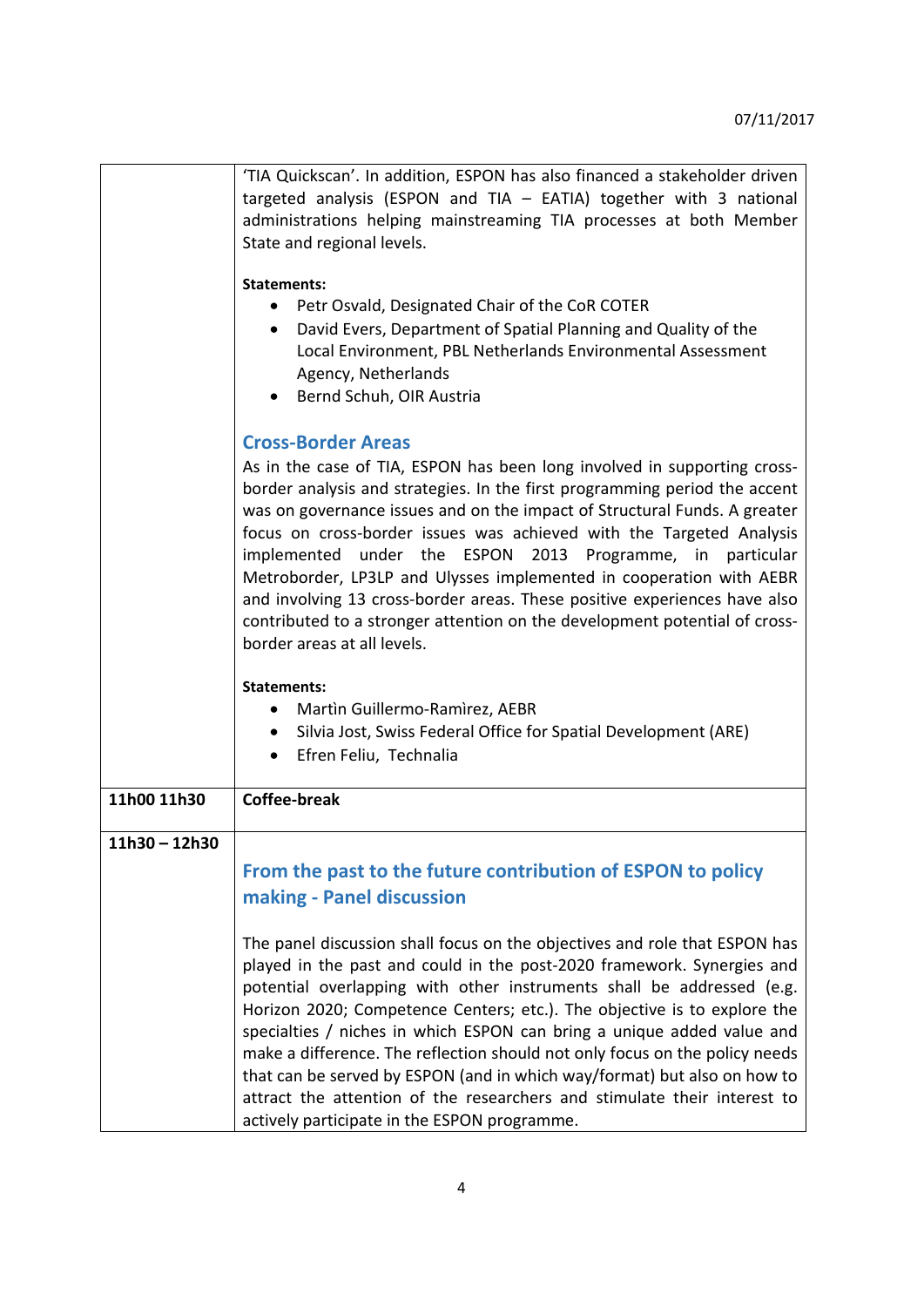|             | <b>Moderator: Karen Coleman</b><br><b>Panelists:</b><br>Petr Osvald, Designated Chair of the CoR COTER<br>Marc Lemâitre, Director General of the European Commission, DG<br>$\bullet$<br>Regio<br>Priidu Ristkok, Director General for Territorial Cohesion of the EU<br>Presidency, Estonia<br>Jean Peyrony, Director MOT Cross-border Operational Mission<br>Luisa Pedrazzini, Director in the DG Environment, Energy and<br>$\bullet$<br>Sustainable development, Regione Lombardia, Italy<br>Patrick Le Galès, Professor and Director of the CNRS Center of<br>European Studies of Sciences Po, Paris<br>Questions and Comments from the floor<br>Including a statement from Magda de Carli, Head of Unit<br>"Spreading Excellence and Widening Participation", DG Research |
|-------------|---------------------------------------------------------------------------------------------------------------------------------------------------------------------------------------------------------------------------------------------------------------------------------------------------------------------------------------------------------------------------------------------------------------------------------------------------------------------------------------------------------------------------------------------------------------------------------------------------------------------------------------------------------------------------------------------------------------------------------------------------------------------------------|
| 12h30-12h45 |                                                                                                                                                                                                                                                                                                                                                                                                                                                                                                                                                                                                                                                                                                                                                                                 |
|             | <b>Closing remarks</b><br>Camille Gira, Secretary of State, Luxembourg, Head of ESPON<br><b>Managing Authority</b>                                                                                                                                                                                                                                                                                                                                                                                                                                                                                                                                                                                                                                                              |
| 12h45-13h45 | Lunch                                                                                                                                                                                                                                                                                                                                                                                                                                                                                                                                                                                                                                                                                                                                                                           |